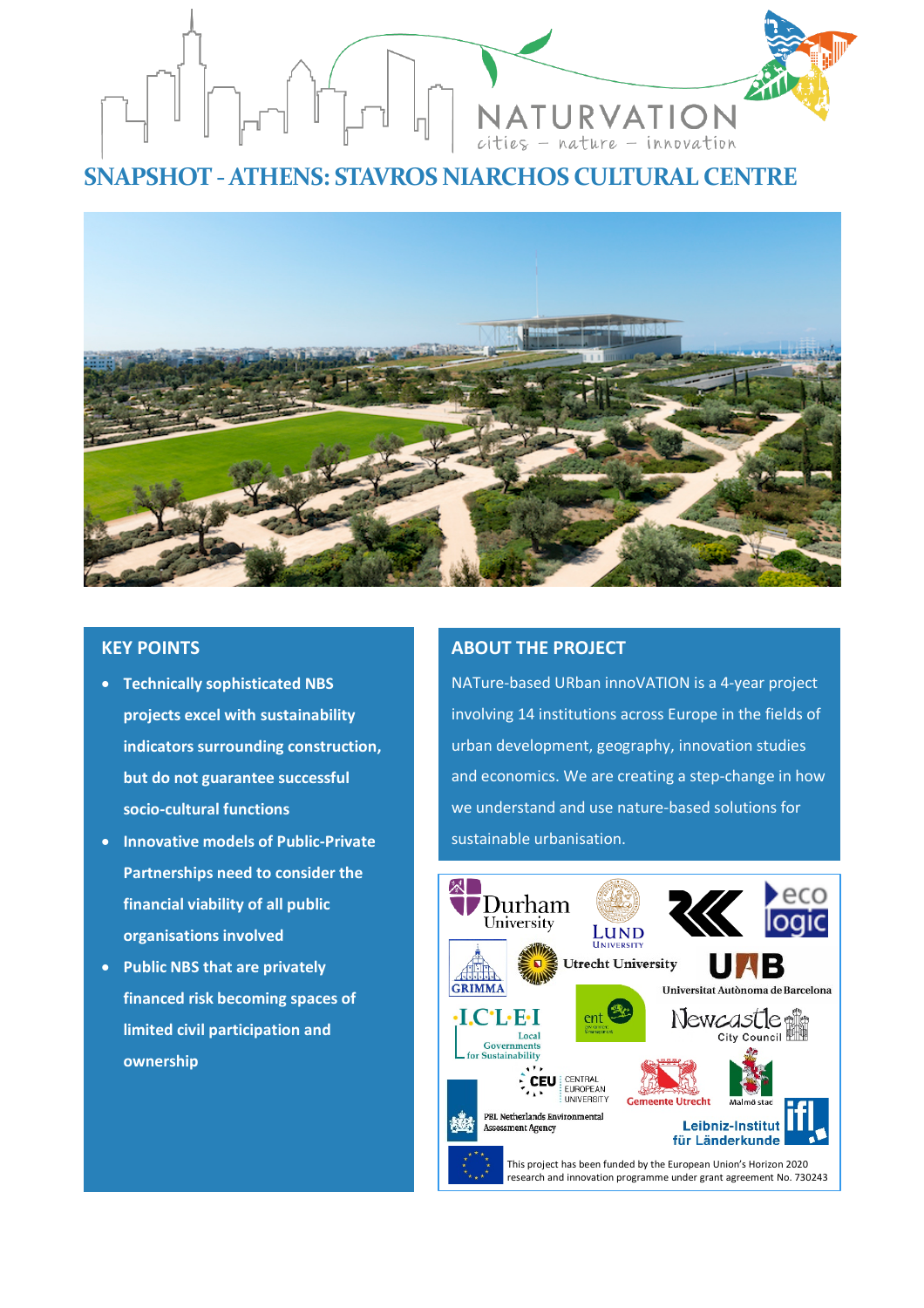

## **Sustainability challenges and opportunities**

**Air pollution and the heat island effect constitute persisting challenges for Athens, which has the lowest per capita green space in the EU and with crisis worsening the availability of resources for urban greening.** 

Athens' spur and dense urbanisation has been rather recent, rapid, and disorderly. *"Centralising governance and concentrating all high-level institutions in Athens contributed to its "hydrocephalus" development and its environmental problems. Whereas the first urban planning attempt (1985) stressed the need to withhold further sprawl and protect natural areas, this later changed."1* The geomorphology of Athens causes a temperature inversion phenomenon, partly responsible for air pollution problems of two types: high concentrations of particles and photochemical smog. The intense use of automobiles, poor public transportation services, weak cycling network, and lack of green space throughout the city contribute to frequently unsafe air quality levels. This combined with a lack of ventilation in Athens enhances the urban heat island effect, noticed especially during the summer. As part of the 100 Resilient Cities network, Athens has embraced a strategy focusing on being "Open, Green, Proactive, and Vibrant." NBS in Athens are however still scarce and consist mostly of parks, urban gardens, mostly private green roofs, and a few conservation and restoration projects of mostly blue, coastal natural ecosystems.

#### **Solution story and key actors**

**The SNFCC emerges as a long-awaited provision of both infrastructural renewals for two of the main public culture and education organisations and for ecosystem services for the wider Athenian public, albeit through the donation and under the terms of a private foundation.** 

The SNFCC complex (2009-2017) was funded entirely by the SNF foundation (a private, international philanthropic organisation, founded by the Greek ship-owner Stavros Niarchos), constructed on previously derelict public land, and passed on to the Greek State after its completion. It included the construction and outfitting of new facilities for the National Library of Greece (NLG) and the Greek National Opera (GNO), as well as the creation of a 210,000 m<sup>2</sup> park. It is a unique landmark project situated at the bay of Faliro, marked by efforts to restore Greece's image (tourism, job creation, boosting the economy) and become a global role model of environmental sustainability. *"SNFCC is supra-local and not in the centre of Athens, but without satisfactory connection via public transport. Nevertheless, it is designed for collective recreation and it is open to everyone; it has become a pole of attraction."*<sup>2</sup> The project also addressed long-lived concerns of neighbouring municipalities for its regeneration and greening. Some sustainability measures include a 17,000  $m<sup>2</sup>$  green roof, thermal and noise insulation, drought tolerant vegetation, drainage systems for rainwater capture, compost generation and use, and light pollution reduction techniques.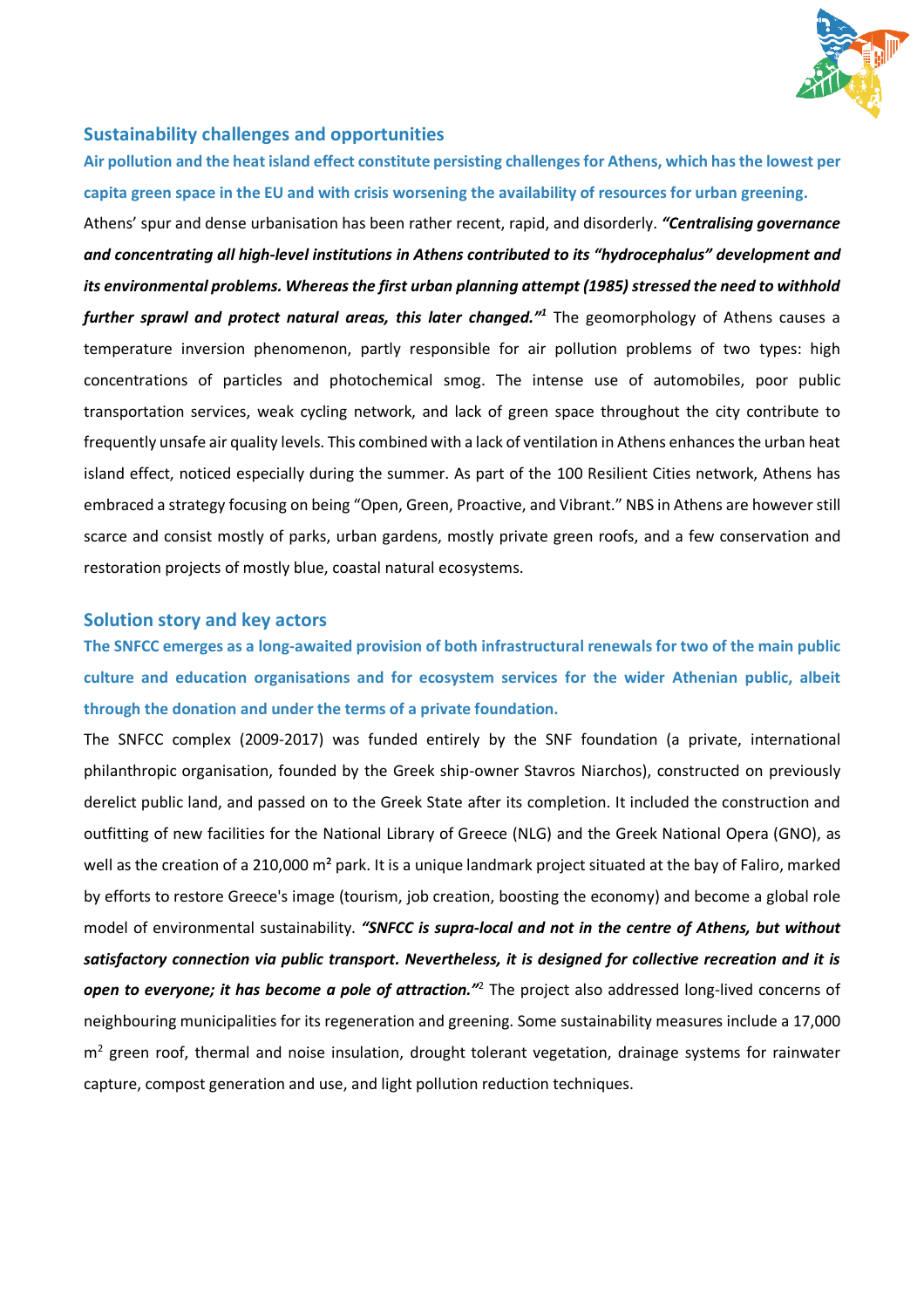



## **Governance strategies**

**Safeguarding the integrity of public assets while agreeing on the conditions of the procurement process is a challenging aspect of public governance in public-private partnerships.**

In March 2009, the Greek State agreed that SNF will assume the total cost of the SNFCC construction and, upon completion, will donate to the Greek State, which in turn will undertake its full control and operation, managing it through a public company (SNFCC SA) overseen by the Greek Ministry of Finance. The public-private partnership (PPP) of the SNFCC was proposed by the SNF *"as a scheme where the state provides the land, the private entity makes the construction, and the state then manages its functioning."3* The legal agreement grants the donor the right to withdraw the donation if terms and conditions are not fulfilled. The National Library of Greece and the Greek National Opera are part of this agreement maintaining their institutional autonomy, but endorsing new financial responsibilities and giving up decision power on issues connected to the new building facility. This also applies to the management of the Park which, although is "open to the public," is being serviced privately (gardening, composting, waste collection, security), unlike public green areas in the city that are managed by municipalities.

# **Business models**

**Public-private partnerships of NBS projects with high maintenance costs need to consider future means for financial viability, especially regarding public organisations and entities.**

The realisation of the SNFCC depended mainly on the availability of private funding from a wealthy charitable foundation. However, its viability and sustainable future is dependent on how it will be managed by the Greek state, within the newly agreed legal framework around SNFCC's function. In a context of economic crisis and austerity, this necessitates good planning for generating revenues, that needs to be able to adapt to potential economic fluctuations in the national market. So far, *"there is no business plan that does not include external support from the SNF, but until now the project is viable from the parking lot and the renting of cafes and restaurants, and of other spaces for events."3* However, a great part of income is coming from fees paid to the SNFCC SA by the National Library of Greece and the Greek National Opera, of which only the GNO is a profit-making organisation. The centre has also launched a membership program to enhance revenue collection. The role of private sector driven activities appears crucial in providing the means to cover the costs of management for SNFCC.